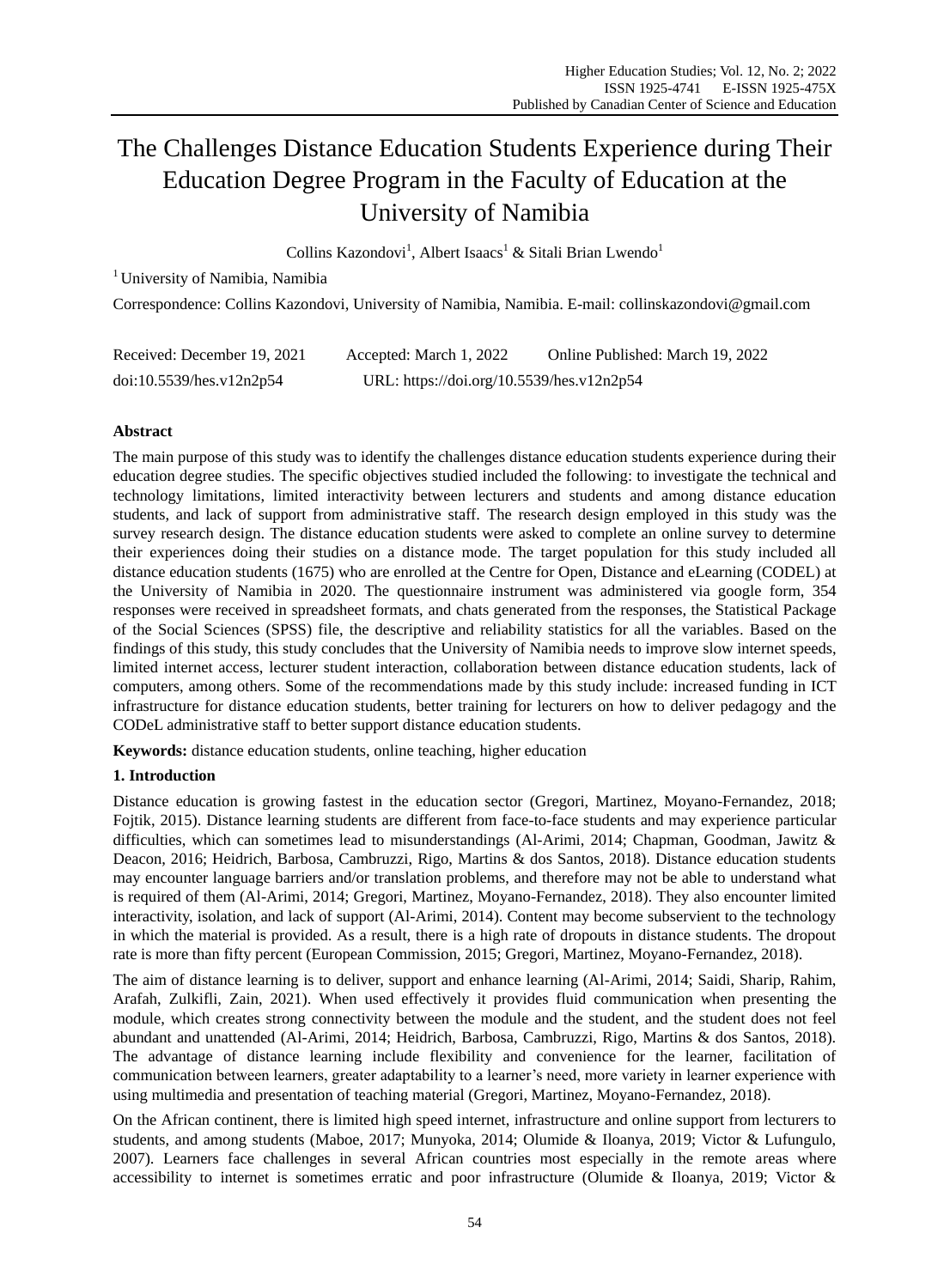## Lufungulo, 2007).

This study adopted the Holmberg's theory of personal communication between teachers and learners in distance education (Homberg, 2005). Homberg (2005) regards distance education as the conversational interaction between the student on the one hand and the tutor/lecturer of the host organization. The central concepts of his theory are motivation, empathy, non-contiguous communication, learner autonomy and interpersonal communication.

## **2. Research Methodology**

This study adopted a quantitative approach in the form of online questionnaires. The data was descriptive in nature and correlations were drawn from the data.

#### *2.1 Sample Size and Population*

The target population for this study included all distance education students who are enrolled at the Centre of Open, Distance and eLearning (CODEL) at the University of Namibia. Th**e** sample was taken from distance students who are enrolled in the Education degree program.

#### *2.2 Data Collection*

Data were collected electronically through the link to the survey at the Announcement and Discussion Forum on Moodle for all distance education students. The link directed distance education students to the online questionnaire itself. The data collection was administered between 01 January 2021 and 28 February 2021.

## **3. Findings of the Study**

The findings of the study are put in different categories, namely: slow internet speeds, limited internet access, power supply, collaboration between students, CODeL support services, support from lecturers, and lack of computers.

## *3.1 Slow Internet Speeds*

Namibia is ranked 150<sup>th</sup> in the world at 3.91Mbps, while Liechtenstein is ranked number 1 with an internet average speed of 229.98 Mbps, while is the USA ( $16<sup>th</sup>$  Rank) is at 17.30Mbps (Rosshelen & Shutterstock, 2021). The findings indicated that 67% of the participants experienced slow internet speeds which affected their working online negatively.

### *3.2 Limited Internet Access*

The limited or no connectivity alert usually appears when the Windows based computer is not receiving incoming signals from the network (Breines, Madge, & Dalu, 2020; Maboe, 2017). This means that the user cannot access the Internet or other network resources. It could be because of the computer, the Internet Service Provider (ISP) or other network issues. It may mean that the user is connected to the network but do not have access to the internet. The participants in this study who reported limited access to the internet was 61%.

## *3.3 Power Supply*

It is the form of electrical power that is delivered to homes and businesses through the electric grid in many parts of the world. People use this electricity to power everyday items such as domestic appliances, computers, televisions and lamps by plugging them into a wall outlet. The participants who stated unreliable power supply was 22%.

#### *3.4 Collaboration between Students*

With the advances in technology, students can collaborate outside the classroom. Students can collaborate within a virtual space, which can provide a positive impact on their interactions beyond the physical learning space. When preparing students for the future, they will most likely need to work with others as part of a team. They need experiences in developing the skills to think critically while collaborating with others, to problem-solve, and to have discussions as part of decision-making process (Olumide & Iloanya, 2019; Saidi, Sharip, Rahim, Zulkifli, Zain, 2021). Lecturers can provide opportunities to create positive experiences for distance education students. There is a need for lecturers to then shift to the role of a facilitator and work alongside with distance education students. These experiences will help them to navigate learning in a collaborative environment. The content material can be involved in activities such as project or problem-based learning. Forty five percent (45%) of the participants indicated lack of collaboration opportunities with other students.

## *3.5 The Centre for Open, Distance and eLearning (CODeL) Support Services*

CODeL is an academic support center that provides study materials and support services to distance students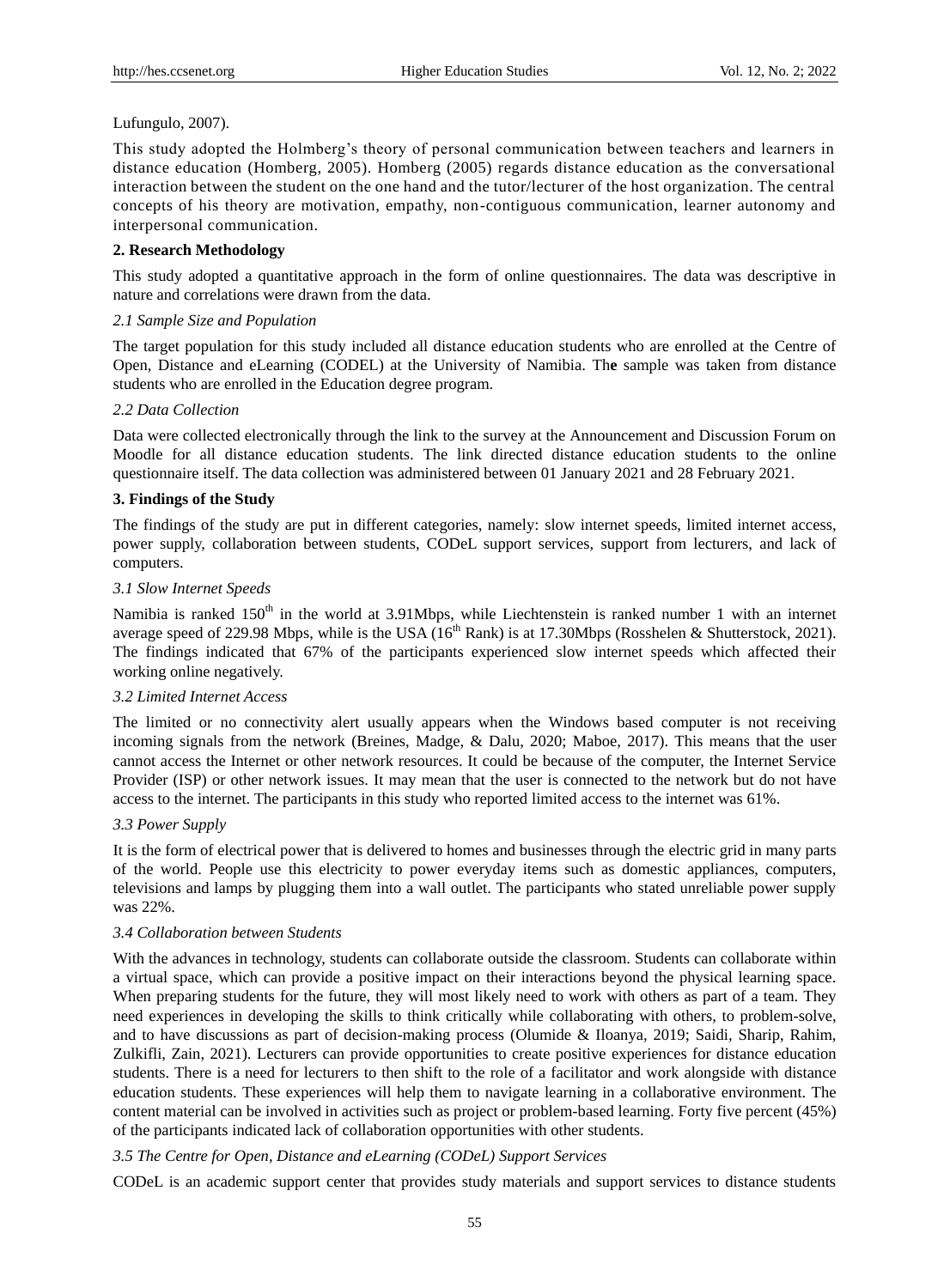(Unam, 2021). This online support system enables students to send queries about various issues such as unavailable assignments, unavailable study guides, missing courses, missing marks, students not linked to individual courses, resubmissions, vacation school timetables and assignment extensions on Moodle or missing CA marks (Unam, 2021). Vacation schools are arranged in consultation with faculties, in order to enhance distance education student learning and to complement study materials. Vacation school dates are specified on the CODeL calendar, where students and lecturers meet face to face. In addition, students are encouraged to work with their respective Student Support Coordinators when they experience difficulties with their studies. Forty two percent (42%) reported inadequate awareness about eLearning services provided by CODeL. Further, forty one percent (41%) indicated a lack of technical support provided at the different University of Namibia campuses by CODeL,and nine percent (9%) specified lack of support from CODeL officers.

## *3.6 Support from Lecturers*

Student support is a bridge between distance students and the lecturers. This service is coordinated by lecturers in order to facilitate the interaction between students and lecturers within the respective faculties (Unam, 2021). The service provides opportunities for distance students to interact with the teaching staff face-to-face, and receive guidance with their studies. Forty percent (40%) indicated lack of support of from lecturers.

## *3.7 Lack of Computers*

We live in a technology-driven and technology-aided world. Computers are an essential part of the information age. Nowadays, computers have become one of the part in our daily life. Computers can make our jobs become easier. They can be used for internet access, enable communication between students and lecturers and among students, store and calculate data. Thirty four percent (34%) indicated lack of computers.

## *3.8 Limited ICT Skills for Lecturers While Teaching Students*

The disruptive and rapid changes that technology is undergoing means that university lecturers must be increasingly prepared in order to remain up-to-date with ICT knowledge and skills. Lecturers should be able to facilitate lessons more effectively using digital technologies. Lecturers require extensive, on-going exposure to ICTs to be able to evaluate and select the most appropriate resources (Chibambo & Jere, 2018). However, the development of appropriate pedagogical practices is seen as more important than technical mastery of ICTs. Participants of this study reported that lecturers have both limited ICT knowledge and skills for use in their teaching practice. Twenty five percent (25%) participants reported limited ICT skills for lecturers while teaching distance students.

## *3.9 ICTs Skills for Distance Students*

Technical competence in the use ICTs by distance students is a must. To keep pace with global challenges and competencies, distance education students require something more than traditional learning approaches. As such pedagogical innovations in educational technology should emphasize individuals' active participation in learning, solving problems, learning with peers, etc. as the key elements of effective twenty-first-century skills of learning (Olumide & Iloanya, 2019; Saidi, Sharip, Rahim, Zulkifli, Zain, 2021) . The new-age approach of learning develops several skills among learners, such as critical thinking, inquiry, autonomy to learn, learn by doing, among others (Saidi, Sharip, Rahim, Zulkifli, Zain, 2021). The participants who reported limited support for the development of ICTs skills for distance students was 23%.



Below is the figure that summarizes the findings of this study.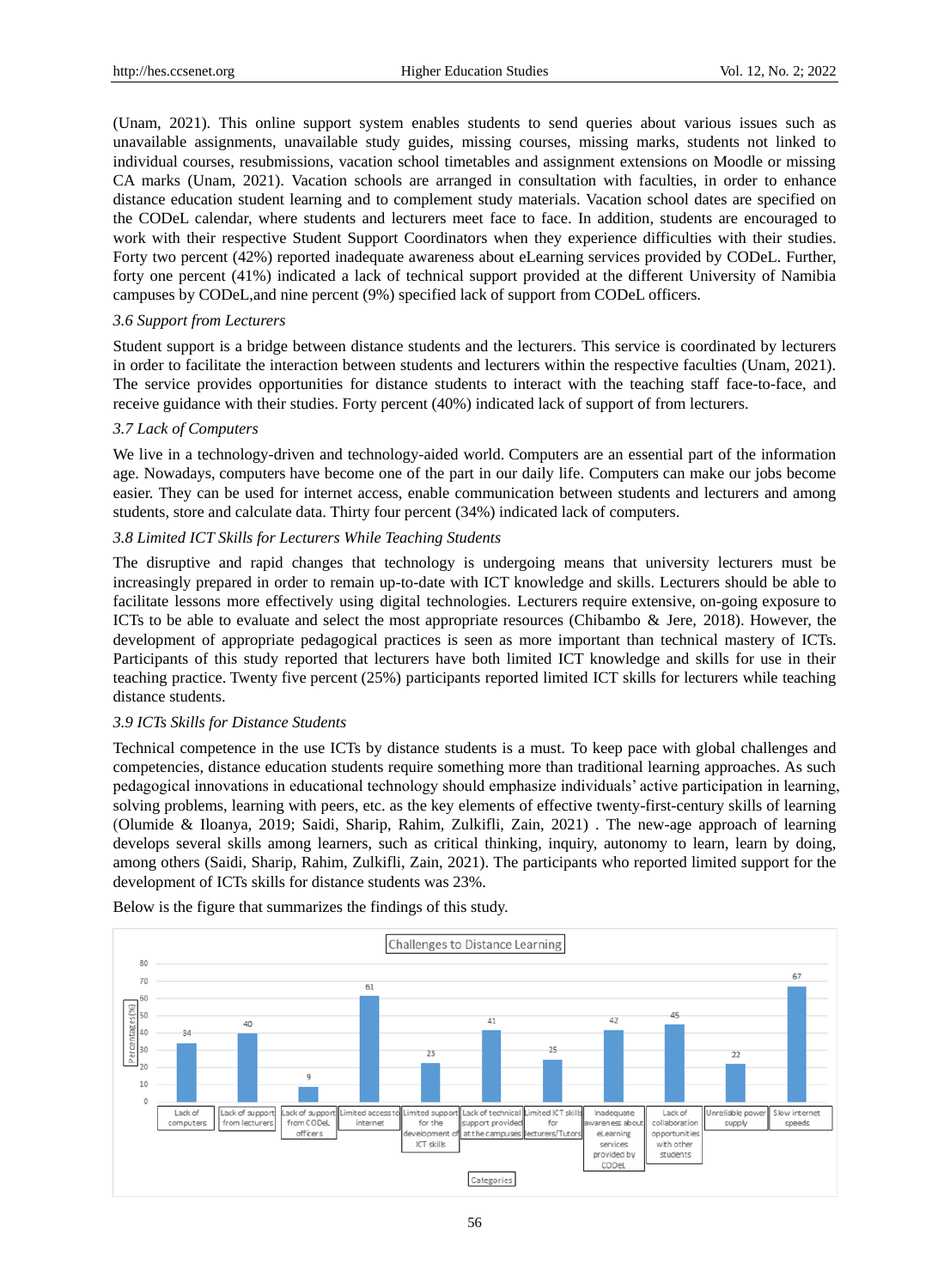## **4. Discussion**

The experiences of distance education students at the University of Namibia, are not so different from other students on the African continent and other developing countries. Slow internet speeds are experienced in several countries such as in Nigeria, where network providers make their internet bundles available at different prices (Aruloguna, Akande, Akindele & Badmus, 2020). The cost of internet data bundles can pose a challenge on internet access, social media and emerging technologies for online facilitation. Aruloguna, Akande, Akindele & Badmus (2020) indicated that a large part of the population does not have access, while those who might have access do not have quality network and infrastructure. In Botswana, learners face challenges most especially in the remote areas where accessibility to internet is sometimes erratic (Lwoga, 2013).

Other researchers in Malawi reported no internet access at home, lack of money and cost of data as prohibitive in their access to learning (Chibambo & Jere, 2018). Chibambo & Jere (2018) specified that some students showed that the provision of E-modules should be re-visited since some of them live in remote areas where they cannot easily access the internet and computers. These findings are consistent with this study's findings, where the 67% indicated slow internet speeds, 61 % specified lack of internet access and 22% reported unreliable power supply. Reliable technology and infrastructure are essential to ensure a successful online learning environment.

Another finding indicated that collaboration with other students was important among distance education students. The participants who reported lack of collaboration between distance education students was 45%. Distance students need to collaborate with other students with the intention to help each other and share information (Nistor, Trausan-Matu, Dascalu, Duttweiler, Chiru, Baltes & Smeaton, 2015; Liana & Ngeze, 2015). This builds strong relationships and a supportive environment among group members. Members share a range of resources: stories, experiences, tools and ways of addressing recurring problems. The group share resources, acquire relevant information, discuss with others, skills and knowledge (Garavaglia & Petti, 2015; Theodorakopoulos, Preciado & Bennett, 2012; Vandeyar, 2013). To respond to the increased demands and the complexity of current instructional work, peer support and collaboration among students has become very important (Nistor, Trausan-Matu, Dascalu, Duttweiler, Chiru, Baltes & Smeaton, 2015). The participants who indicated lack of collaboration with other students was 45%.

Another important observation from distance education students was that they were not aware of eLearning services provided by CODeL. CODeL need to make more effort in making aware of the services they provide on their platform, on assignment letters and through direct emails to distance students, so that distance education can take advantage of the services provided by CODeL.

Further, student support is a link between distance students and lecturers (Unam, 2021). The subject's virtual classroom is the gateway to the course for distance learning students (Gregori, Martínez, Julio José Moyano-Fernández, 2018). This space should be used to provide announcements, news, and useful and/or recommended teaching material by lecturers (Saidi, Sharip, Rahim, Arafah, Zulkifli, Zain, 2021). This allows students the opportunity to interact with lecturers online, and receive guidance to address difficulties they have with their studies (Saidi, Sharip, Rahim, Arafah, Zulkifli, Zain, 2021; Unam, 2021). Pre-set weekly schedule must be provided by lecturers in order to be accessible to distance education students. Virtual office hours may be used to answer questions by e-mail, and that could also be carried out by videoconference, depending on the available resources (Saidi, Sharip, Rahim, Arafah, Zulkifli, Zain, 2021). Forty percent (40%) indicated lack of support of from lecturers.

In addition, this study found that the participants reported lack of computers, which was 34%. This finding is consistent with students experiencing a lack of computers in developing countries. In South Africa, researchers revealed that there are insufficient computers for the purposes of teaching and learning, which in turn creates challenges for students and lecturers as it hampers the effective of implementing e-learning (Mabusela & Adams, 2017). Other researchers, reported that many students lack computers or smartphones (Nogueira, 2021).

The participants who reported lack of basic skills in using computers was 23%. Further, the participants who reported limited support for the development of ICT skills was 23%. Some students indicated that they do not know how to type assignments using a computer and hence they get them typed at internet cafés where they pay with their limited funds (Breines, Madge & Dalu, 2020; Mabusela & Adams, 2017). Mabusela & Adams (2017) study recommends that first year students must be provided with basic computer skills during the orientation process.

The participants of study reported that 25% of lecturers lacked training in the use of ICTs. Lecturers require extensive, on-going exposure to ICTs to be able to evaluate and select the most appropriate ICT resources (Jaiyeoba & Iloanya, 2019). Lectures require continuous professional development in order to keep up with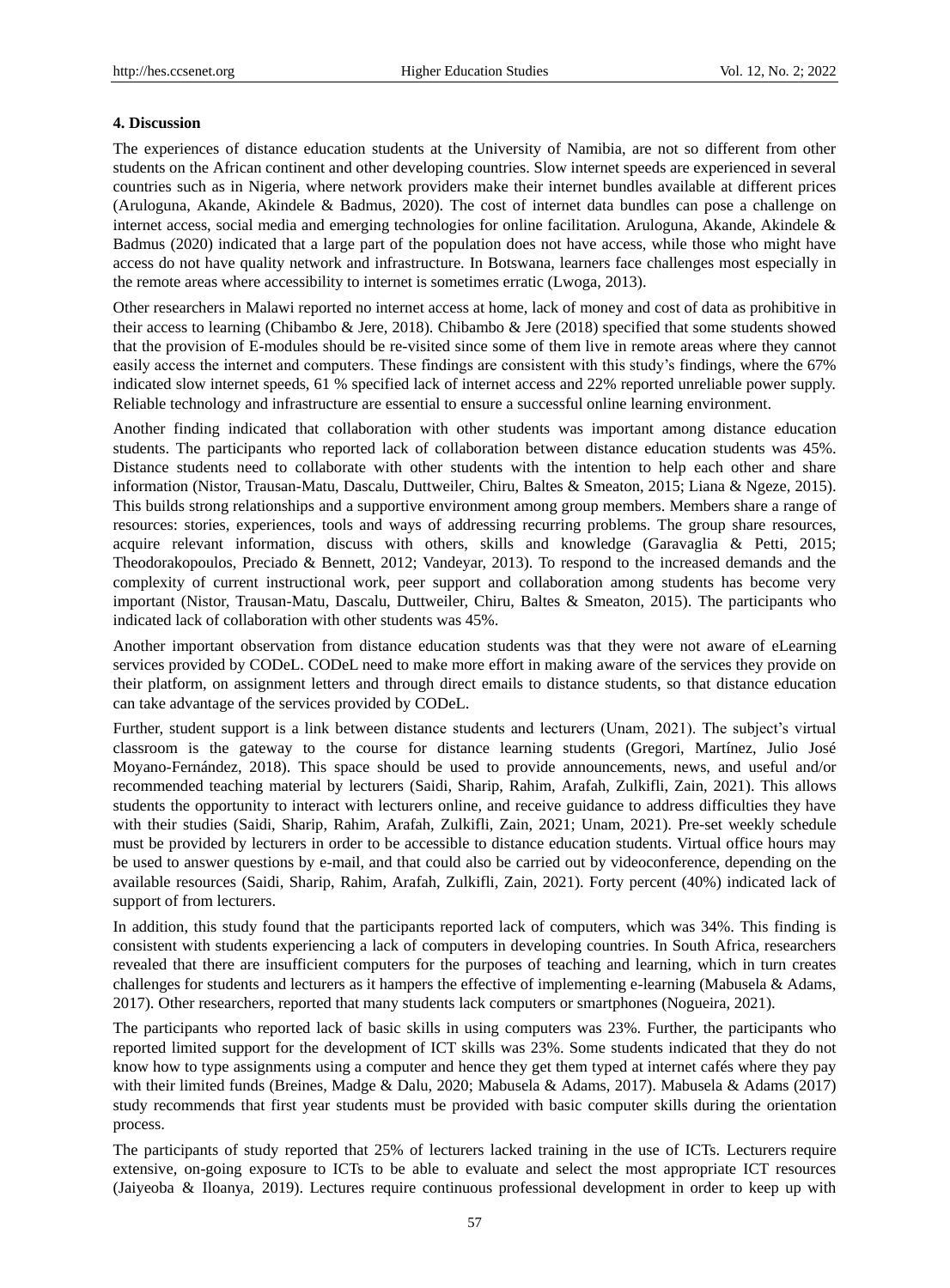rapidly evolving digital technologies. Lecturers lack adequate technological-pedagogical-content knowledge essential for teaching in the digital society (Lwoga, 2013; Jaiyeoba & Iloanya, 2019). Digital skills that 21st century lecturers require should include cloud storage and sharing solutions, social media, web editing, image editing, presentation software, and general multimedia among others (Jaiyeoba & Iloanya, 2019).

#### **5. Conclusion**

The findings of this study indicated lack of internet access, slow internet speeds and unreliable power supply. The Namibian government and the private sector should play a significant role in providing up to date ICT infrastructure and reliable power supply. Provision of E-modules should be re-visited since some of the students live in remote areas where they cannot easily access the internet and computers. A number of students reported experiencing challenges with data costs, which impeded their ability to access the university e-learning platforms. This has been identified as a major factor impeding successful e-learning implementation at the University of Namibia. This was compounded by the fact that sometimes the e-learning system loads too slow, leading to some students aborting their attempts to use it. In addition, the lack of computers should be addressed by the University of Namibia management, so that students can easily access computers at the computer labs, or payment plans put in place so that students can purchase computers through the University of Namibia.

Further, lecturers at the University of Namibia should focus on pedagogical innovations in educational technology which emphasize distance education students' active participation in learning, problem solving, learning with peers, among others as the key elements of effective twenty-first-century skills of teaching and learning. It can be of great benefit to give distance education students opportunities to collaborate within a virtual space, as that often can have a meaningful impact on their interactions beyond the physical learning space. In so doing, it will help prepare distance education students for the future, where they will likely need to work with others as part of a team.

#### **References**

- Al-Arimi, A. M. (2014). Distance learning. *Procedia - Social and Behavioral Sciences, 152*, 82-88. https://doi.org/10.1016/j.sbspro.2014.09.159
- Aruloguna, O. O., Akande, O. N., Akindele, A. T., & Badmus, T. A. (2020). Survey dataset on open and distance learning students' intention to use social media and emerging technologies for online facilitation. *Data in Brief, 3*(105929), 1-8. https://doi.org/10.1016/j.dib.2020.105929
- Breines, M. R., Madge, C., & Dalu, M. T. B. (2020). Social media among African students: Recentring typologies of non-use. *Digital Geography and Society, 1*, 2-9. https://doi.org/10.1016/j.diggeo.2020.100006
- Chapman, S. A., Goodman, S., Jawitz, J., & Deacon, A. (2016). A strategy for monitoring and evaluating massive open online courses*. Evaluation and Program Planning, 57*, 55-63. https://doi.org/10.1016/j.evalprogplan.2016.04.006
- Chibambo, M. I., & Jere, D. R. (2018). A critical examination of the challenges of teacher education through open and distance learning delivery mode in Malawi universities. *Journal of Emerging Trends in Educational Research and Policy Studies, 9*(5), 229-236.
- European Commission. (2015). *Dropout and completion in higher education in Europe*. Luxembourg: Publications Office of the European Union.
- Fojtik, R. (2015). Comparison of full-time and distance learning. *Procedia - Social and Behavioral Sciences, 182*, 402-407. https://doi.org/10.1016/j.sbspro.2015.04.804
- Garavaglia, A., & Petti, L. (2015). University student communities and media habits: from formal LMS to social networks. *Procedia - Social and Behavioral Sciences, 197*, 898-903. https://doi.org/10.1016/j.sbspro.2015.07.270
- Gregori, P., Mart nez, V., & Moyano-Fern andez, J. J. (2018). Basic actions to reduce dropout rates in distance learning. *Evaluation and Program Planning, 66*, 48-52. https://doi.org/10.1016/j.evalprogplan.2017.10.004
- Heidrich, L., Barbosa, J. L. V., Cambruzzi, W., Rigo, S. J., Martins, M. G., & dos Santos, R. B. S. (2018). Diagnosis of learner dropout based on learning styles for online distance learning. *Telematics and Informatics, 35*(6), 1-13. https://doi.org/10.1016/j.tele.2018.04.007
- Holmberg, B. (2005). *The Evolution, Principles and Practices of Distance Education, Vol.II.* Oldenburgh: B/S-Verlag der Carl von Ossietzky Universitat. https://doi.org/10.4324/9780203973820
- Jaiyeoba, O. O., & Iloanya, J. (2019). E-learning in tertiary institutions in Botswana: apathy to adoption. *The*